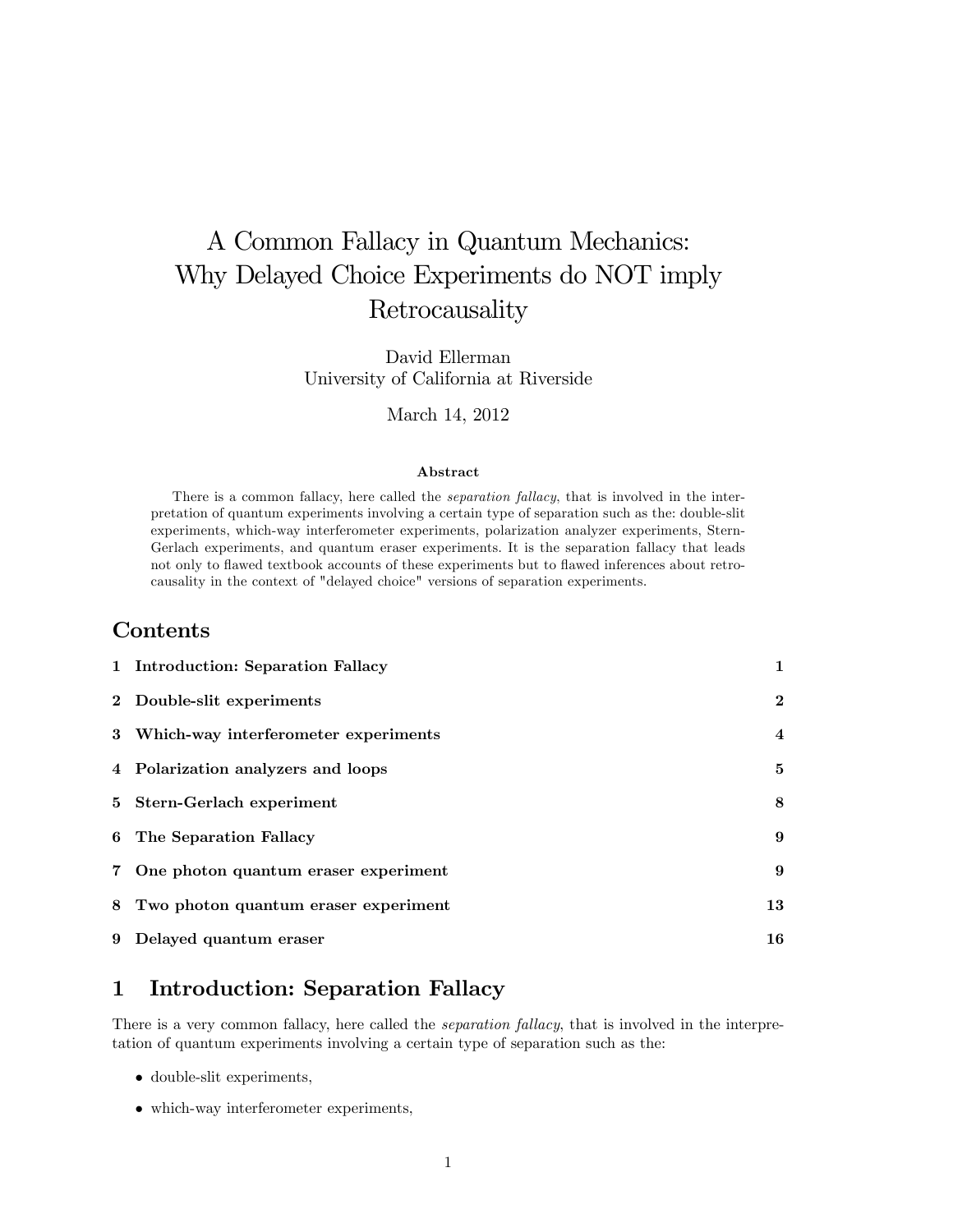- polarization analyzer experiments,
- Stern-Gerlach experiments, and
- quantum eraser experiments.

In each case, given an incoming quantum particle, the apparatus creates a certain labelled, tagged, or marked (i.e., entangled) superposition of certain eigenstates (the "separation"). Detectors can be placed in certain positions so that when the evolving superposition state is finally projected or collapsed by the detectors, then only one of the eigenstates can register at each detector. The separation fallacy mistakes the creation of a tagged or entangled superposition for a measurement. Thus it treats the particle as if it had already been projected or collapsed to an eigenstate at the separation apparatus rather than at the later detectors. But if the detectors were suddenly removed while the particle was in the apparatus, then the superposition would continue to evolve and have distinctive effects (e.g., interference patterns in the two-slit experiment).

Hence the separation fallacy makes it seem that by the delayed choice to insert or remove the appropriately positioned detectors, one can retro-cause either a collapse to an eigenstate or not at the particle's entrance into the separation apparatus.

The separation fallacy is remedied by:

- taking superposition seriously, i.e., by seeing that the separation apparatus created an entangled superposition state of the alternatives (regardless of what happens later) which evolves until a measurement is taken, and
- taking into account the role of detector placement, i.e., by seeing that if a suitably positioned detector, as determined by the positional labels, tags, or markers can detect only one collapsed eigenstate, then it does not mean that the particle was already in that eigenstate prior to the measurement (e.g., it does not mean that the particle "went through only one slit," "took only one arm," or was already in a polarization or spin eigenstate).

The separation fallacy will be first illustrated in a non-technical manner for the first four experiments. Then the lessons will be applied in a more technical discussion of quantum eraser experiments where, due to the separation fallacy, incorrect inferences about retrocausality have been rampant.

# 2 Double-slit experiments

In the well-known setup for the double-slit experiment, if a detector  $D_1$  is placed a small finite distance after slit 1 so a particle "going through the other slit" cannot reach the detector, then a hit at the detector is usually interpreted as "the particle went through slit 1."



But this is incorrect. The particle is in a superposition state, which we might represent schematically as  $|S_1\rangle + |S_2\rangle$ , that evolves until it hits the detector which projects (or collapses) the superposition to one of (the evolved versions of) the slit-eigenstates. The particle's state was not collapsed earlier so it was not previously in the  $|S1\rangle$  eigenstate, i.e., it did not "go through slit 1."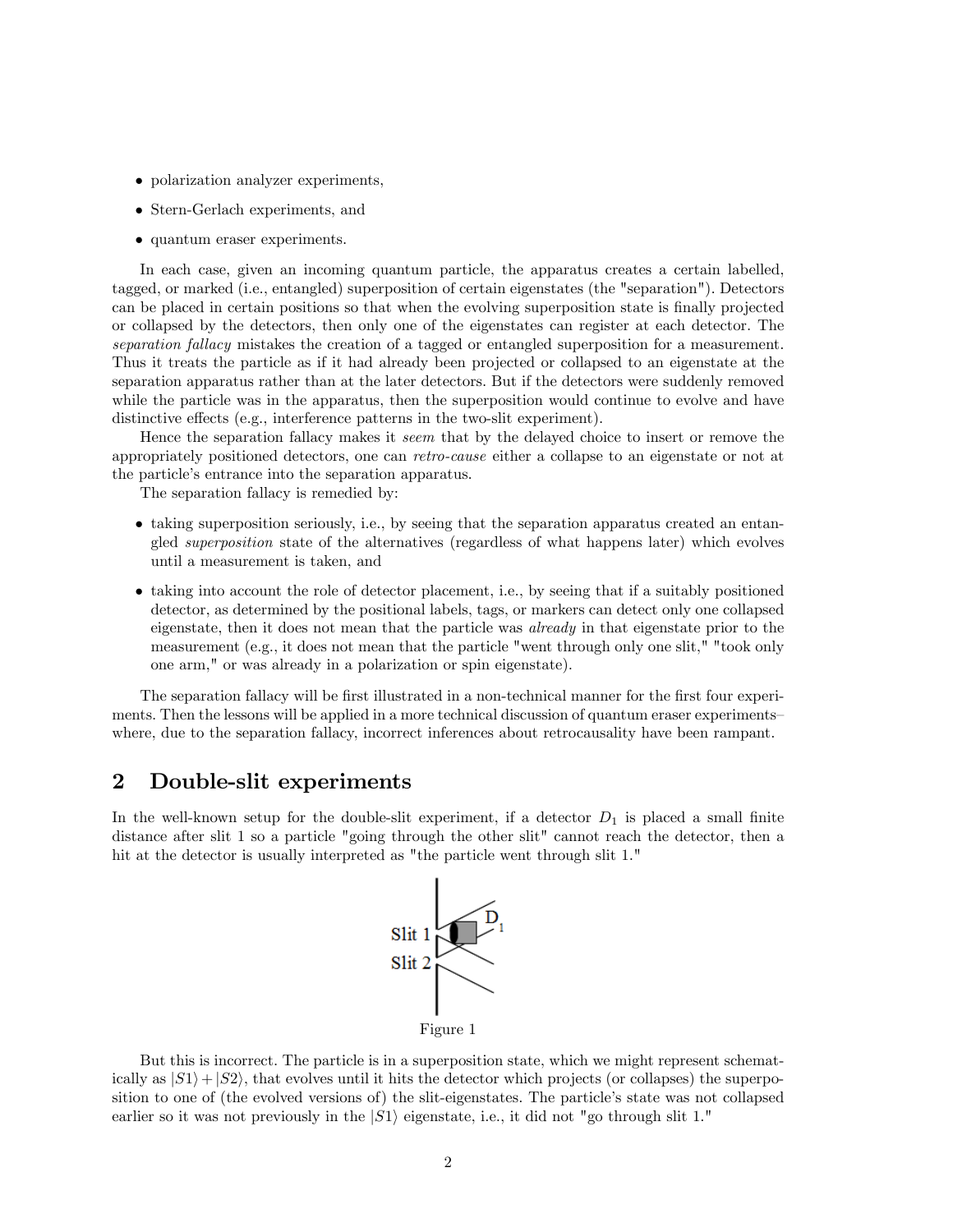Thus what is called "detecting which slit the particle went through" is a misinterpretation. It is only placing a detector in such a position so that when the superposition projects to an eigenstate, only one of the eigenstates can register in that detector. It is about detector placement; it is not about which-slit information.

By erroneously talking about the detector "showing the particle went through slit 1," we imply a type of retro-causality. If the detector is suddenly removed after the particle has passed the slits, then the superposition state continues to evolve and shows interference on the far wall (not shown)—in which case people say "the particle went through both slits." Thus the "bad talk" makes it seem that by removing or inserting the detector after the particle is beyond the slits, one can retro-cause the particle to go through both slits or one slit only.

This sudden removal or insertion of detectors that can only detect one of the slit-eigenstates is a version of Wheeler's delayed choice thought-experiment [12].



Figure 2. Wheeler's Delayed Choice 2-Slit Experiment

In Wheeler's version of the experiment, there are two detectors which are positioned behind the removable screen so they can only detect one of the projected (evolved) slit eigenstates when the screen is removed. The choice to remove the screen or not is delayed until after a photon has traversed the two slits.

"In the one case [screen in place] the quantum will ... contribute to the record of a two-slit interference fringe. In the other case [screen removed] one of the two counters will go off and signal in which beam-and therefore from which slit-the photon has arrived." [12, p. 13]

The separation fallacy is involved when Wheeler infers from the fact that one of the speciallyplaced detectors went off that the photon had come from one of the slits-as if there had been a projection to one of the slit eigenstates at the slits rather than later at the detectors.

Similar examples abound in the literature. For instance, concerning the quasar-galaxy version of Wheeler's delayed choice experiment, Anton Zeilinger remarks:

We decide, by choosing the measuring device, which phenomenon can become reality and which one cannot. Wheeler explicates this by example of the well-known case of a quasar, of which we can see two pictures through the gravity lens action of a galaxy that lies between the quasar and ourselves. By choosing which instrument to use for observing the light coming from that quasar, we can decide here and now whether the quantum phenomenon in which the photons take part is interference of amplitudes passing on both side of the galaxy or whether we determine the path the photon took on one or the other side of the galaxy. [Zeilinger 2008, pp. 191-192]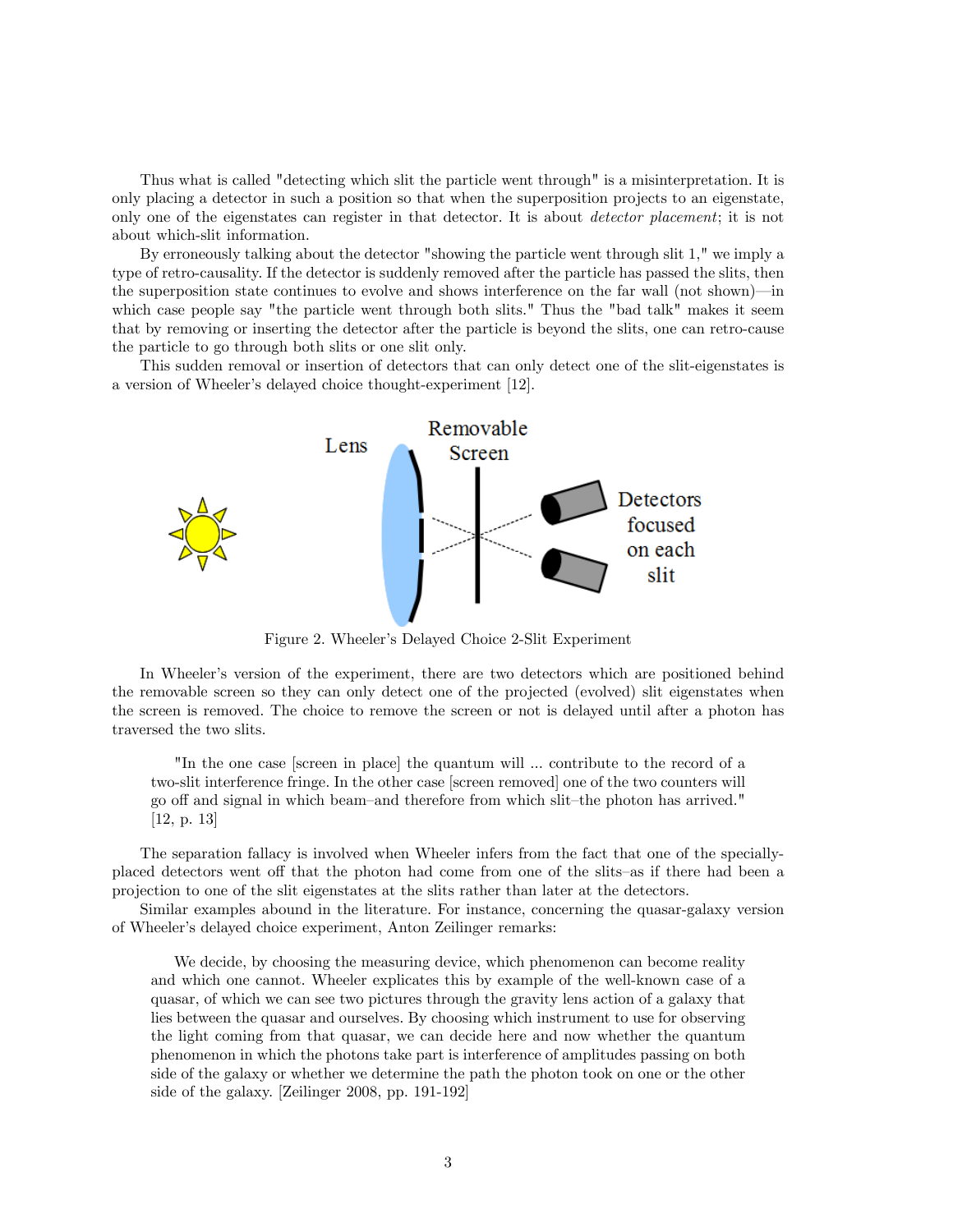Occasionally instead of stating that future actions can determine whether the particle passes "on both sides of the galaxy" (or through both slits) or only "on one or the other side" (or through only one slit), the euphemism is used of saying the photon acts like a wave or particle depending on the future actions.

The important conclusion is that, while individual events just happen, their physical interpretation in terms of wave or particle might depend on the future; it might particularly depend on decisions we might make in the future concerning the measurement performed at some distant spacetime location in the future. [Zeilinger 2004, p. 207]

These descriptions using the separation fallacy are unfortunately common and have generated a spate of speculations about retrocausality.

# 3 Which-way interferometer experiments

Consider a Mach-Zehnder-style interferometer with only one beam-splitter (e.g., half-silvered mirror) at the photon source which creates the photon superposition:  $|T1\rangle+|R1\rangle$  (which stand for "Transmit" to the upper arm or "Reflect" into the lower arm at the first beam-splitter).



Figure 3: One beam-splitter

When detector  $D_1$  registers a hit, it is said that "the photon was reflected and thus took the lower arm" of the interferometer and similarly for  $D_2$  and passing through into the upper arm. This is the interferometer analogue of putting two up-close detectors after the two slits in the two-slit experiment.

And this standard description is incorrect for the same reasons. The photon stays in the superposition state until the detectors force a projection to one of the (evolved) eigenstates. If the projection is to the evolved  $|R1\rangle$  eigenstate then only  $D_1$  will get a hit, and similarly for  $D_2$  and the evolved version of  $|T_1\rangle$ . The point is that the placement of the detectors (like in the double-slit experiment) only captures one or the other of the projected eigenstates.

Now insert a second beam-splitter as in the following diagram.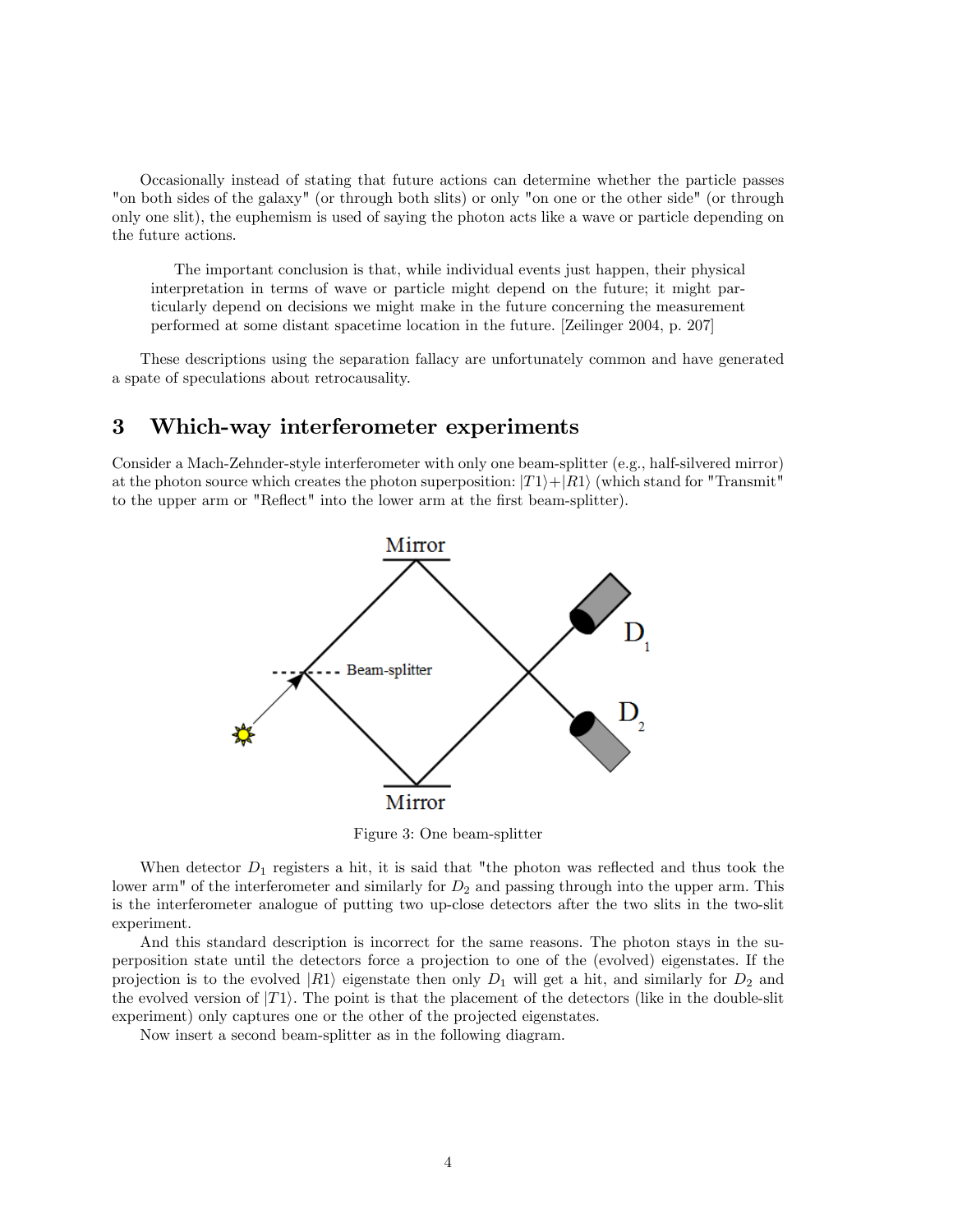

Figure 4: Two beam-splitters

It is said that the second beam-splitter "erases" the "which-way information" so that a hit at either detector could have come from either arm, and thus an interference pattern emerges.

But this is also incorrect. The superposition state  $|T1\rangle + |R1\rangle$  (which contains no which-way information) is further transformed at the second beam-splitter (where  $|T2\rangle$ ,  $|R2\rangle$  refer to transmit or reflect at the second beam-splitter) to the superposition  $|T1,T2\rangle+|T1,R2\rangle+|R1,T2\rangle+|R1,R2\rangle$ that can be regrouped according to what can register at each detector:

$$
\left[|T1,R2\rangle + |R1,T2\rangle\right]_{D_1} + \left[|T1,T2\rangle + |R1,R2\rangle\right]_{D_2}.
$$

The so-called "which-way information" was not there to be "erased" since the particle did not take one way or the other in the first place. The second beam-splitter only allows the superposition state  $[|T1,R2\rangle + |R1,T2\rangle]_{D_1}$  to be registered at  $D_1$  or the superposition state  $[|T1,T2\rangle + |R1,R2\rangle]_{D_2}$ to be registered at  $D_2$ . By using a phase shifter  $\phi$ , an interference pattern can be recorded at each detector since each one is now detecting a superposition that will involve interference.

By inserting or removing the second beam-splitter after the particle has traversed the first beamsplitter (as in  $[12]$ ), the separation fallacy makes it *seem* that we can retro-cause the particle to go through both arms or only one arm. Any setup that would allow a detector to register both collapsed eigenstates (and thus to register the interference effects of the evolving superposition) would  $ipso$ facto be a setup that could be (mis)interpreted as "erasing" the "which-way information." That is why the separation fallacy is so persistent in the interpretation of which-way interferometer and other quantum separation experiments.

# 4 Polarization analyzers and loops

Another common textbook example of the separation fallacy is the treatment of polarization analyzers such as calcite crystals that are said to create two orthogonally polarized beams in the upper and lower channels, say  $|v\rangle$  and  $|h\rangle$  from an arbitrary incident beam.

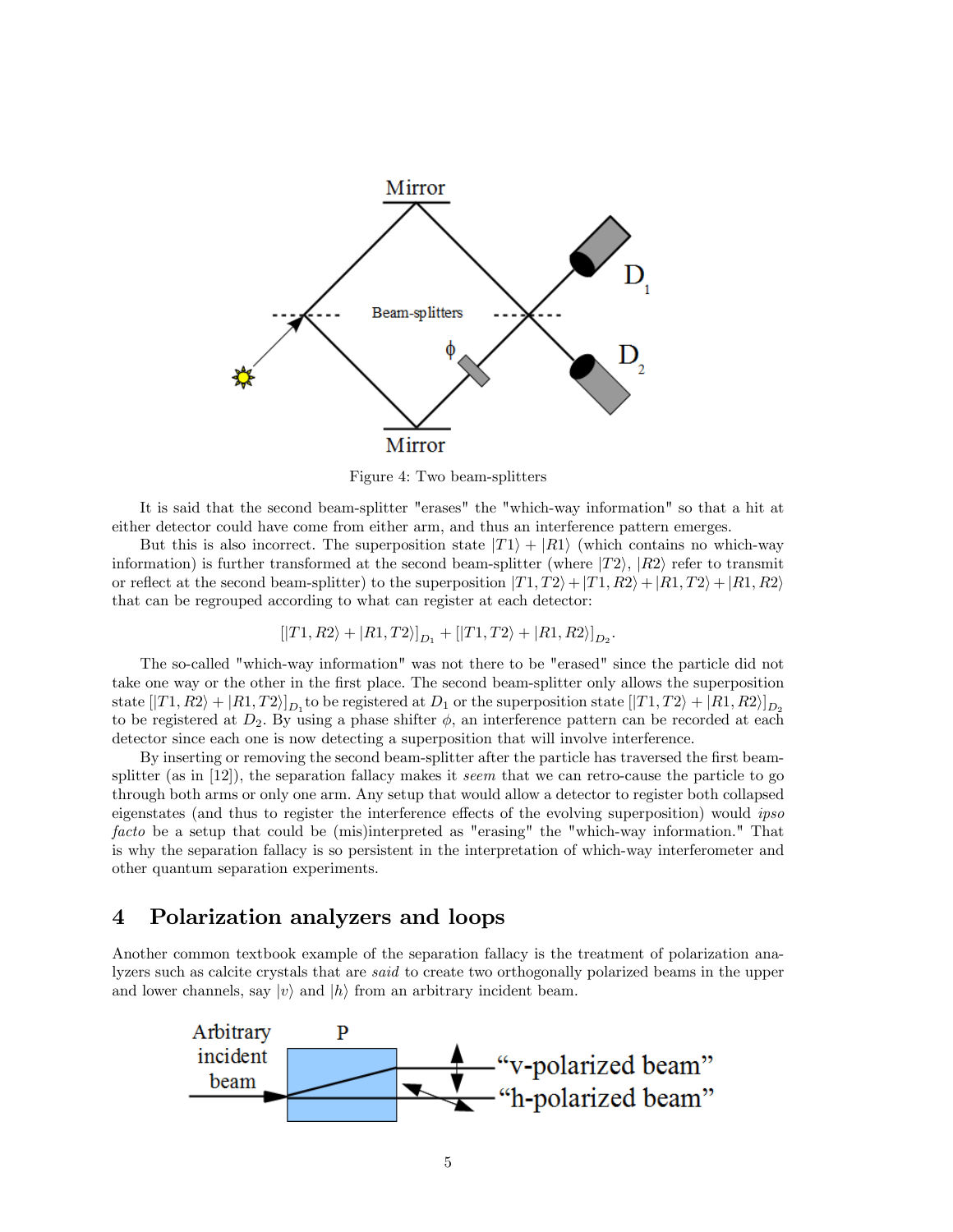#### Figure 5: vh-analyzer

The output from the analyzer  $P$  is routinely described as a "vertically polarized" beam and "horizontally polarized" beam as if the analyzer was itself a measurement that collapsed or projected the incident beam to either of those polarization eigenstates. This seems to follow because if one positions a detector in the upper beam then only vertically polarized photons are observed and similarly for the lower beam and horizontally polarized photons. A blocking mask in one of the beams has the same effect as a detector to project the photons to eigenstates. If a blocking mask in inserted in the lower beam, then only vertically polarized photons will be found in the upper beam, and vice-versa.

But here again, the story is about detector (or blocking mask) placement; it is not about the analyzer supposedly projecting a photon into one or the other of the eigenstates. The analyzer puts the incident photons into a superposition state, an entangled superposition state that associates polarization and the spatial channel. If a detector is placed in, say, the upper channel, then that is the measurement that collapses the evolved superposition state. If the collapse is to the vertical polarization eigenstate then it will register only in the upper detector and similarly for a collapse to the horizontal polarization eigenstate for any detector placed in the lower channel. Thus it is misleadingly said that the upper beam was already vertically polarized and the lower beam was already horizontally polarized as if the analyzer had already done the projection to one of the eigenstates.

If the analyzer had in fact induced a collapse to the eigenstates, then any prior polarization of the incident beam would be lost. Hence assume that the incident beam was prepared in a specific polarization of, say,  $|45^{\circ}\rangle$  half-way between the states of vertical and horizontal polarization. Then follow the *vh*-analyzer P with its inverse  $P^{-1}$  to form an analyzer loop [4].



Figure 6: vh-analyzer loop

The characteristic feature of an analyzer loop is that it outputs the same polarization, in this case  $|45^{\circ}\rangle$ , as the incident beam. This would be impossible if the P analyzer had in fact rendered all the photons into a vertical or horizontal eigenstate thereby destroying the information about the polarization of the incident beam. But since no collapsing measurement was in fact made in P or its inverse, the original beam can be the output of an analyzer loop.

Very few textbooks realize there is even a problem with presenting a polarization analyzer such as a calcite crystal as creating two beams with orthogonal eigenstate polarizations—rather than creating an entangled superposition state so that appropriately positioned detectors can detect only one eigenstate when the detectors cause the projections to eigenstates.

One (partial) exception is Dicke and Wittke's text [2]. At first they present polarization analyzers as if they measured polarization and thus "destroyed completely any information that we had about the polarization" [2, p. 118] of the incident beam. But then they note a problem:

"The equipment [polarization analyzers] has been described in terms of devices which measure the polarization of a photon. Strictly speaking, this is not quite accurate." [2, p. 118]

They then go on to consider the inverse analyzer  $P^{-1}$  which combined with P will form an analyzer loop that just transmits the incident photon unchanged.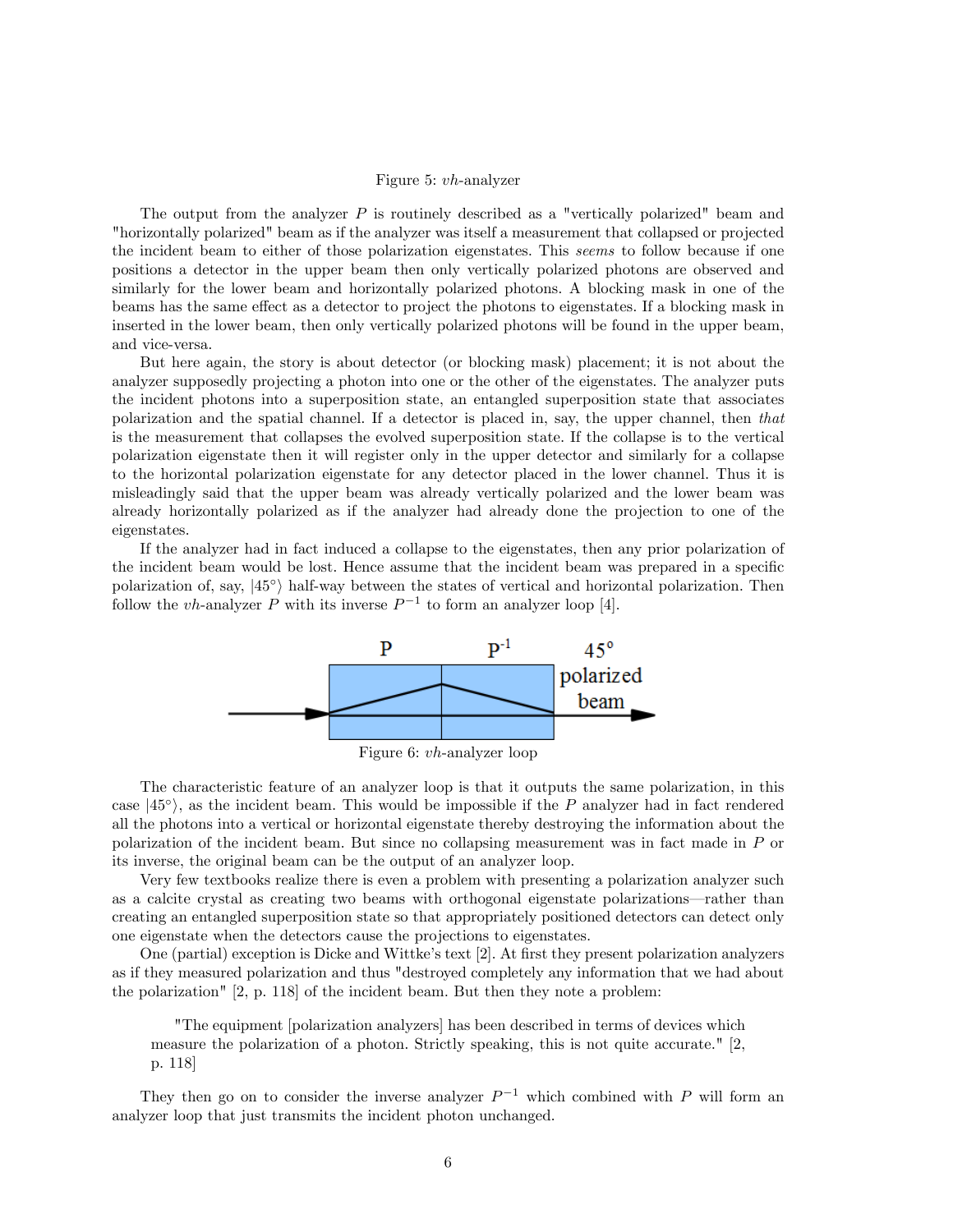They have some trouble squaring this with their prior statement about the  $P$  analyzer destroying the polarization of the incident beam but they, unlike most texts, struggle with getting it right.

"Stating it another way, although [when considered by itself] the polarization P completely destroyed the previous polarization  $Q$  [of the incident beam], making it impossible to predict the result of the outcome of a subsequent measurement of Q, in [the analyzer loop] the disturbance of the polarization which was effected by the box  $P$  is seen to be revocable: if the box  $P$  is combined with another box of the right type, the combination can be such as to leave the polarization  $Q$  unaffected." [2, p. 119]

They then go on to correctly note that the polarization analyzer  $P$  did not in fact project the incident photons into polarization eigenstates.

"However, it should be noted that in this particular case [sic]], the first box  $P$  in [the first half of the analyzer loop] did not really measure the polarization of the photon: no determination was made of the channel ... which the photon followed in leaving the box P." [2, p. 119]

There is some classical imagery (like Schrödinger's cat running around one side or the other side of a tree) that is sometimes used to illustrate quantum separation experiments when in fact it only illustrates how classical imagery can be misleading. Suppose an interstate highway separates at a city into both northern and southern bypass routes-like the two channels in a polarization analyzer loop. One can observe the bypass routes while a car is in transit and find that it is in one bypass route or another. But after the car transits whichever bypass it took without being observed and rejoins the undivided interstate, then it is said that the which-way information is erased so an observation cannot elicit that information.

This is not a correct description of the corresponding quantum separation experiment since the classical imagery does not contemplate superposition states. The particle-as-car is in a superposition of the two routes until an observation (e.g., a detector or "road block") collapses the superposition to one eigenstate or the other. Correct descriptions of quantum separation experiments require taking superposition seriously–so classical imagery should only be used *cum grano salis.* 

This analysis might be rendered in a more technical but highly schematic way. The photons in the incident beam have a particular polarization  $|\psi\rangle$  such as  $|45^{\circ}\rangle$  in the above example. This polarization state can be represented or resolved in terms of the vh-basis as:

$$
|\psi\rangle = \langle v|\psi\rangle |v\rangle + \langle h|\psi\rangle |h\rangle.
$$

The effect of the  $vh$ -analyzer P might be represented as tagging the vertical and horizontal polarization states with the upper and lower (or straight) channels so the vh-analyzer puts an incident photon into the superposition state:

$$
\langle v|\psi\rangle|v\rangle_U + \langle h|\psi\rangle|h\rangle_L,
$$

not into an eigenstate of  $|v\rangle$  in the upper channel or an eigenstate  $|h\rangle$  in the lower channel.

If a blocker or detector were inserted in either channel, then this superposition state would project to one of the eigenstates, and then (as indicated by the tags) only vertically polarized photons would be found in the upper channel and horizontally polarized photons in the lower channel.

The separation fallacy is to describe the  $vh$ -analyzer as if the analyzer's effect by itself was to project an incident photon either into  $|v\rangle$  in the upper channel or  $|h\rangle$  in the lower channel–instead of only creating the above tagged superposition state. The mistake of describing the unmeasured polarization analyzer as creating two beams of eigenstate polarized photons is analogous to the mistake of describing a particle as going through one slit or the other in the unmeasured-at-slits double-slit experiment—and similarly for the other separation experiments.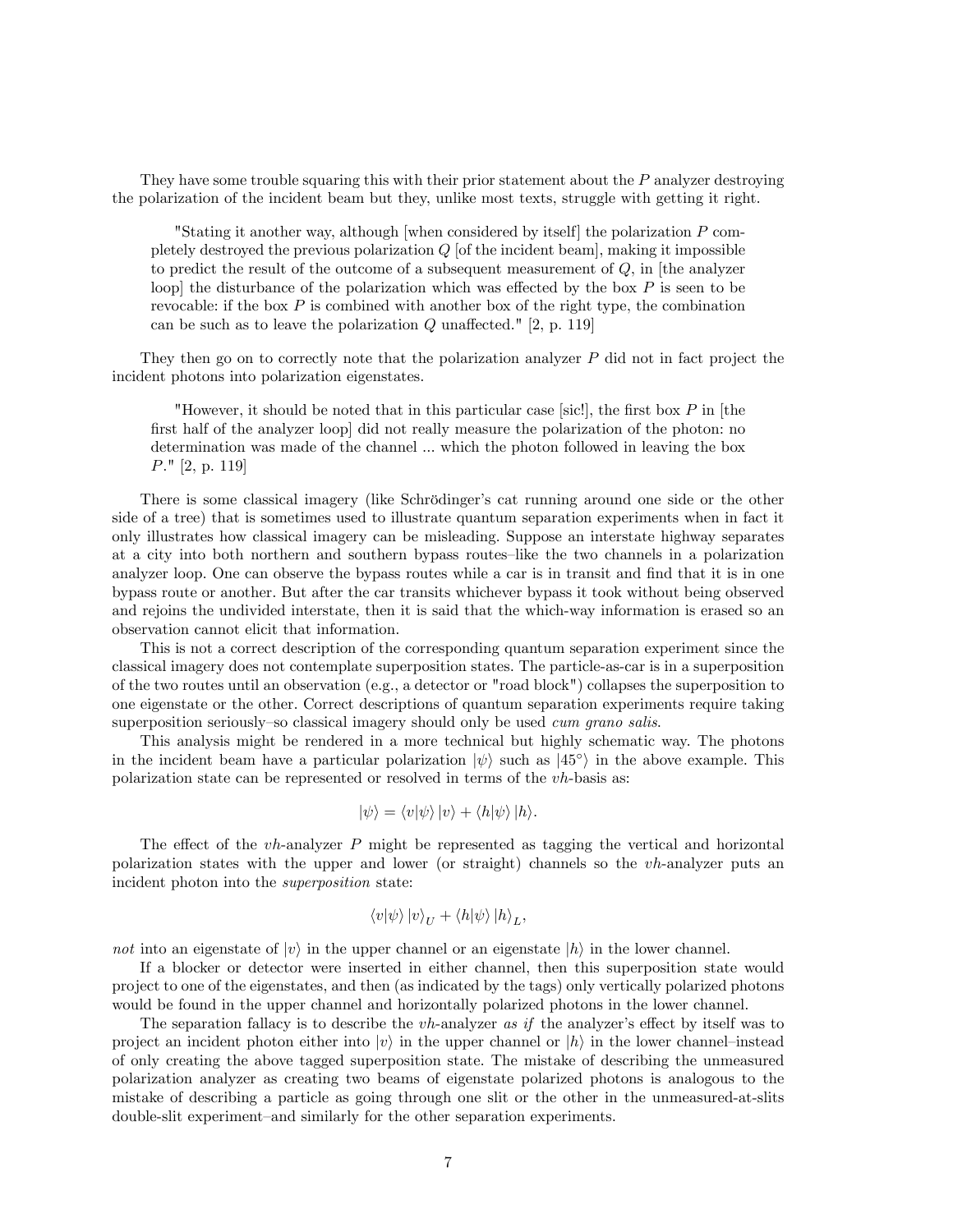It is fallacious to reason that "we know the photons are in one polarization state in one channel and in the orthogonal polarization state in the other channel because that is what we find when we measure the channels," just as it is fallacious to reason "the particle has to go through one slit or another (or one arm or another in the interferometer experiment) because that is what we find when we measure it." This purely *operational* (or "Copenhagen") description does not take superposition seriously since a superposition state is not "what we find when we measure."

In the analyzer *loop*, no measurement (detector or blocker) is made after the *vh*-analyzer. It is followed by the inverse  $vh$ -analyzer  $P^{-1}$  which has the inverse effect of removing the U and L tags from the superposition state  $\langle v|\psi\rangle |v\rangle_U + \langle h|\psi\rangle |h\rangle_L$  so that a photon exits the loop in the untagged superposition state:

$$
\langle v|\psi\rangle|v\rangle + \langle h|\psi\rangle|h\rangle = |\psi\rangle.
$$

The inverse vh-analyzer does not "erase" the which-polarization information since there was no measurement-to reduce the superposition state to eigenstate polarizations in the channels of the analyzer loop-in the first place. The inverse  $vh$ -analyzer does erase the which-channel tags so the original state  $\langle v|\psi\rangle |v\rangle + \langle h|\psi\rangle |h\rangle = |\psi\rangle$  is restored (which could be viewed as a type of interference effect, e.g.,  $[4, \text{Sections } 7-4, 7-5]$ .

### 5 Stern-Gerlach experiment

We have seen the separation fallacy in the standard treatments of the double-slit experiment, whichway interferometer experiments, and in polarization analyzers. In spite of the differences between those separation experiments, there was that common (mis)interpretative theme. Since the "logic" of the polarization analyzers is followed in the Stern-Gerlach experiment (with spin playing the role of polarization), it is not surprising that the same fallacy occurs there.



Figure 7: Stern-Gerlach Apparatus

And again, the fallacy is revealed by considering the Stern-Gerlach analogue of an analyzer loop. The idea of a Stern-Gerlach loop seems to have been first broached by David Bohm [1, 22.11] and was later used by Eugene Wigner [13]. One of the few texts to consider such a Stern-Gerlach analyzer loop is The Feynman Lectures on Physics: Quantum Mechanics (Vol. III) where it is called a "modified Stern-Gerlach apparatus" [3, p. 5-2].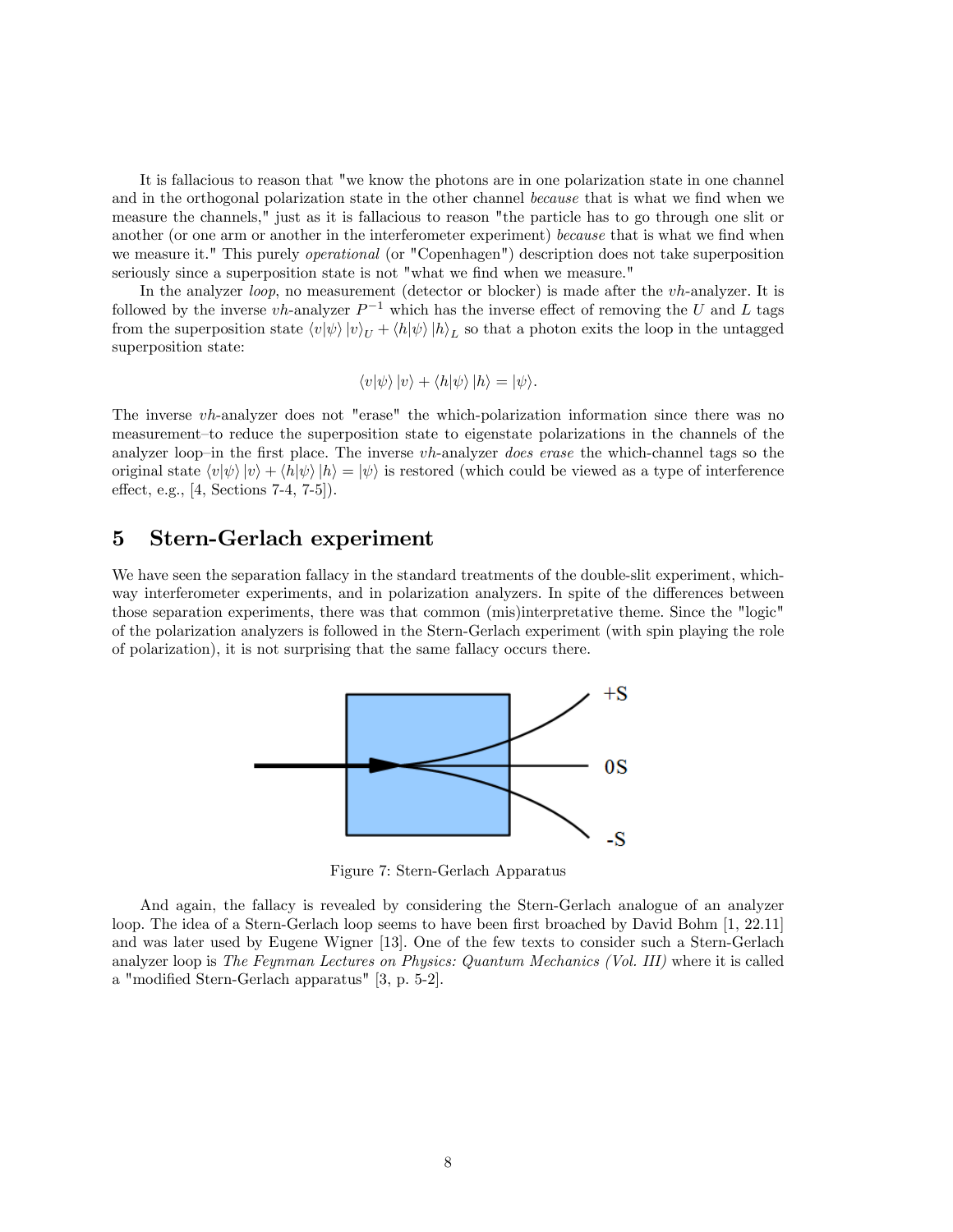

Figure 8: Stern-Gerlach Loop

Ordinarily texts represent the Stern-Gerlach apparatus as separating particles into spin eigenstates denoted by, say,  $+S$ ,  $0S$ ,  $-S$ . But as in our other examples, the apparatus does not project the particles to eigenstates. Instead it creates a superposition state so that with a detector in a certain position, then as the detector causes the collapse to a spin eigenstate, the detector will only see particles of one spin state. Alternatively if the collapse is caused by placing blocking masks over two of the beams, then the particles in the third beam will all be those that have collapsed to the same eigenstate. It is the detectors or blockers that cause the collapse or projection to eigenstates, not the prior separation apparatus.

We previously saw how a polarization analyzer, contrary to the statement in many texts, does not lose the polarization information of the incident beam when it "separates" the beam (into a positionally-tagged superposition state). In the context of the Stern-Gerlach apparatus, Feynman similarly remarks:

"Some people would say that in the filtering by  $T$  we have 'lost the information' about the previous state  $($ + $S$ ) because we have 'disturbed' the atoms when we separated them into three beams in the apparatus T. But that is not true. The past information is not lost by the *separation* into three beams, but by the *blocking masks* that are put in...." [3, p. 5-9 (italics in original)]

# 6 The Separation Fallacy

We have seen the same fallacy of interpretation in two-slit experiments, which-way interferometer experiments, polarization analyzers, and Stern-Gerlach experiments. The common element in all the cases is that there is some 'separation' apparatus that puts a particle into a certain superposition of spatially-tagged (or entangled) eigenstates in such a manner that when an *appropriately spatially*positioned detector induces a collapse to an eigenstate, then the detector will only register one of the eigenstates. The separation fallacy is that this is misinterpreted as showing that the particle was already in that eigenstate in that position as a result of the previous "separation." The quantum erasers are elaborated versions of these simpler experiments, and a similar separation fallacy arises in that context.

### 7 One photon quantum eraser experiment

A simple quantum eraser can be devised using a single beam of photons as in [6]. We start with the two-slit setup where a  $+45^{\circ}$  polarizer in front of the slits to control the incoming polarization. Then we can represent the system after the polarizer as a tensor product with the second component giving the polarization state. The evolving state after the two slits is the superposition: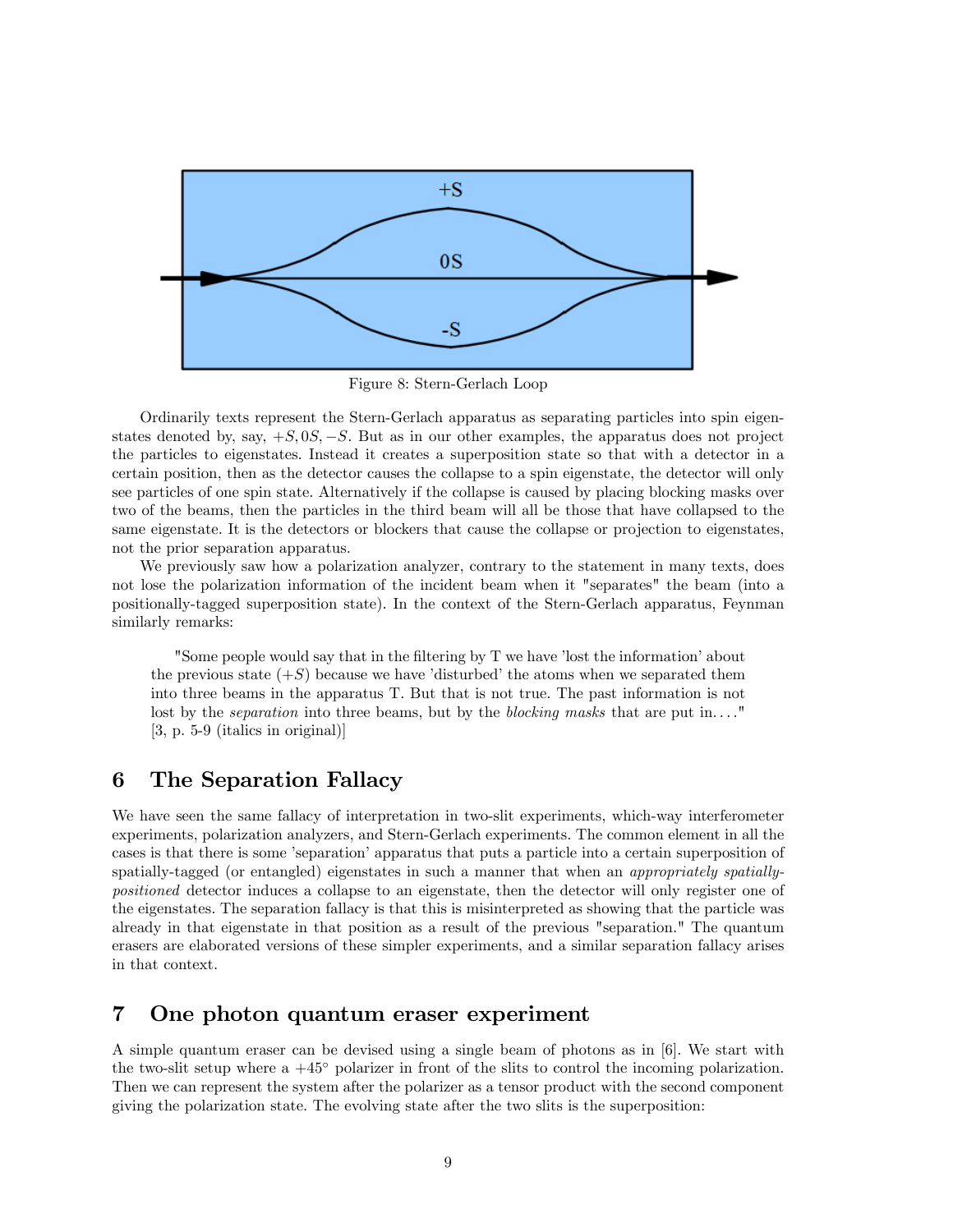

Figure 9: Interference in two-slit setup

Then a horizontal polarizer is inserted after slit 1 and a vertical polarizer after slit 2. This will change the evolving state to:  $\frac{1}{\sqrt{2}}$  $\frac{1}{2}$  (|S1)  $\otimes$  |H $\rangle$  + |S2)  $\otimes$  |V $\rangle$ ) but since these new polarizers involve some measurements, not just unitary evolution, it may be helpful to go through the calculation in some detail. The state that "hits" the  $H, V$  polarizers is:

$$
\frac{1}{\sqrt{2}} (|S1\rangle \otimes |45^{\circ}\rangle + |S2\rangle \otimes |45^{\circ}\rangle).
$$

The 45° polarization state can be resolved by inserting the identity operator  $I = |H\rangle \langle H| + |V\rangle \langle V|$ to get:

$$
|45^{\circ}\rangle = [|H\rangle\langle H| + |V\rangle\langle V|]|45^{\circ}\rangle = \langle H|45^{\circ}\rangle\,|H\rangle + \langle V|45^{\circ}\rangle\,|V\rangle = \frac{1}{\sqrt{2}}\,[|H\rangle + |V\rangle].
$$

Substituting this for  $|45^{\circ}\rangle$ , we have the state that hits the  $H, V$  polarizers as:

$$
\frac{1}{\sqrt{2}} (|S1\rangle \otimes |45^{\circ}\rangle + |S2\rangle \otimes |45^{\circ}\rangle)
$$
\n
$$
= \frac{1}{\sqrt{2}} (|S1\rangle \otimes \frac{1}{\sqrt{2}} [|H\rangle + |V\rangle] + |S2\rangle \otimes \frac{1}{\sqrt{2}} [|H\rangle + |V\rangle])
$$
\n
$$
= \frac{1}{2} [|S1\rangle \otimes |H\rangle + |S1\rangle \otimes |V\rangle + |S2\rangle \otimes |H\rangle + |S2\rangle \otimes |V\rangle]
$$

which can be regrouped in two parts as:

$$
= \frac{1}{2} [|S1\rangle \otimes |H\rangle + |S2\rangle \otimes |V\rangle] + \frac{1}{2} [|S1\rangle \otimes |V\rangle + |S2\rangle \otimes |H\rangle].
$$

Then the H, V polarizers are making a degenerate measurement that give the first state  $|S1\rangle \otimes |H\rangle + |S2\rangle \otimes |V\rangle$  with probability  $\left(\frac{1}{2}\right)^2 + \left(\frac{1}{2}\right)^2 = \frac{1}{2}$ . The other state  $|S1\rangle \otimes |V\rangle + |S2\rangle \otimes |H\rangle$  is obtained with the same probability, and it is blocked by the polarizers. Thus the state that evolves is the state (after being normalized):

$$
\frac{1}{\sqrt{2}} [ |S1\rangle \otimes |H\rangle + |S2\rangle \otimes |V\rangle ].
$$

After the two slits, a photon is in a state that entangles the spatial slit states and the polarization states (for a discussion of this type of entanglement, see [8]). But as this superposition evolves, it cannot be separated into a superposition of the slit-states as before, so the interference disappears.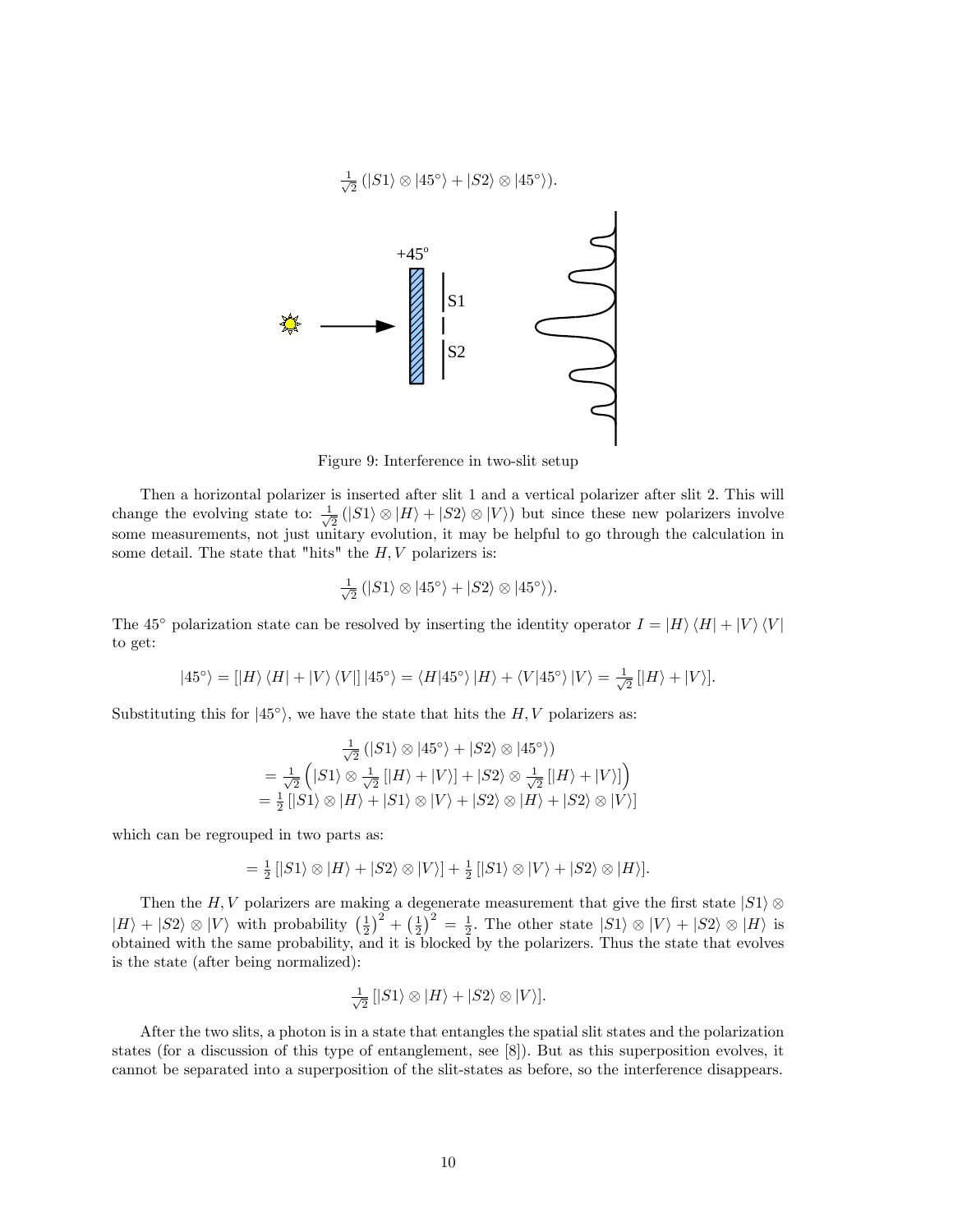

Figure 10: "Mush" pattern with interference eliminated by "which-way" markings

Technically, if  $P_{\Delta y}$  is the projection operator representing finding a particle in the region  $\Delta y$ along the wall, then that probability in the state  $\frac{1}{\sqrt{2}}$  $\frac{1}{2} [|S1\rangle \otimes |H\rangle + |S2\rangle \otimes |V\rangle]$  is:

 $\frac{1}{2} \langle S_1 \otimes H + S_2 \otimes V | P_{\Delta y} \otimes I | S_1 \otimes H + S_2 \otimes V \rangle$  $=\frac{1}{2}\left\langle S_1\otimes H + S_2\otimes V \right|P_{\Delta y}S_1\otimes H + P_{\Delta y}S_2\otimes V$  $=\frac{1}{2}[\langle S1 \otimes H | P_{\Delta y} S1 \otimes H \rangle + \langle S1 \otimes H | P_{\Delta y} S2 \otimes V \rangle]$  $+ \langle S2 \otimes V | P_{\Delta y} S1 \otimes H \rangle + \langle S2 \otimes V | P_{\Delta y} S2 \otimes V \rangle ]$  $=\frac{1}{2}[\left\langle S1|P_{\Delta y}S1\right\rangle \left\langle H|H\right\rangle + \left\langle S1|P_{\Delta y}S2\right\rangle \left\langle H|V\right\rangle$  $+ \langle S2|P_{\Delta y}S1\rangle \langle V|H\rangle + \langle S2|P_{\Delta y}S2\rangle \langle V|V\rangle$ =  $\frac{1}{2} [\langle S1|P_{\Delta y}S1\rangle + \langle S2|P_{\Delta y}S2\rangle]$ 

which is the average of separate slit probabilities that shows no interference. The key step is how the orthogonal polarization markings decohered the state since  $\langle H|V \rangle = 0 = \langle V|H \rangle$  and thus eliminated the interference between the S1 and S2 terms. The state-reduction occurs only when the evolved superposition state hits the far wall which measures the positional component (i.e.,  $P_{\Delta y}$ ) of the entangled state and shows the non-interference pattern.

The key point is that in spite of the bad terminology of "which-way" or "which-slit" information, the polarization markings do NOT create a half-half mixture of horizontally polarized photons going through slit 1 and vertically polarized photons going through slit 2. It creates the superposition (pure) state  $\frac{1}{\sqrt{2}}$  $\frac{1}{2}$  [|S1\)  $\otimes$  |H\) + |S2\)  $\otimes$  |V\] which evolves until measured at the wall.

This can be seen by inserting a  $+45^{\circ}$  polarizer between the two-slit screen and the far wall.



Figure 11: Fringe interference pattern produce by  $45^{\circ}$  polarizer between slits and wall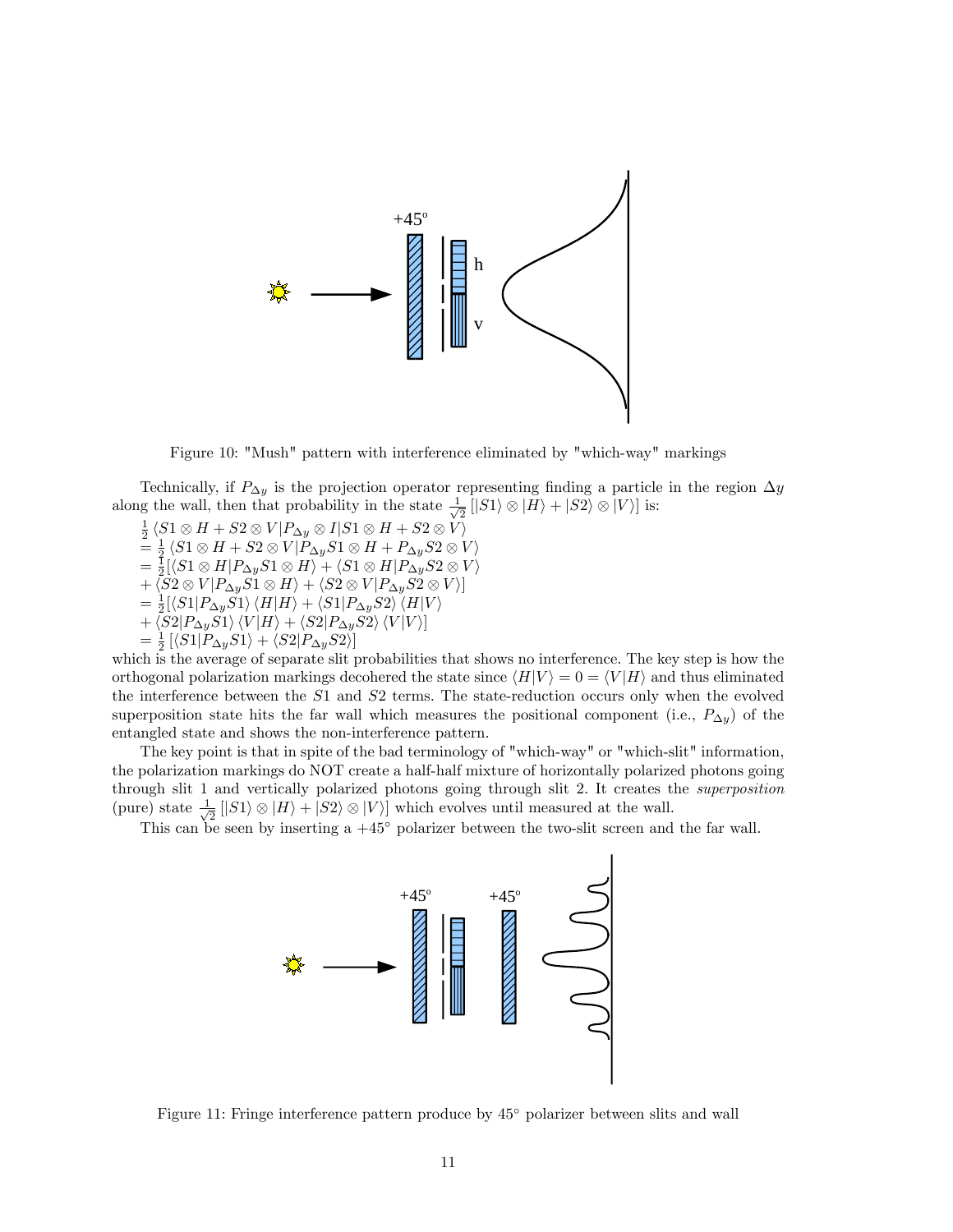Each of the horizontal and vertical polarization states can be represented as a superposition of  $+45^{\circ}$  and  $-45^{\circ}$  polarization states. Just as the horizontal polarizer in front of slit 1 threw out the vertical component so we have no  $|S1\rangle \otimes |V\rangle$  term in the superposition, so now the  $+45^{\circ}$  polarizer throws out the  $-45^{\circ}$  component of each of the  $|H\rangle$  and  $|V\rangle$  terms so the state transformation is:

$$
\frac{\frac{1}{\sqrt{2}}}[|S1\rangle \otimes |H\rangle + |S2\rangle \otimes |V\rangle] \n\rightarrow \frac{1}{\sqrt{2}}[|S1\rangle \otimes |+45^{\circ}\rangle + |S2\rangle \otimes |+45^{\circ}\rangle] = \frac{1}{\sqrt{2}}(|S1\rangle + |S2\rangle) \otimes |+45^{\circ}\rangle.
$$

It might be useful to again go through the calculation in some detail.

- 1.  $|H\rangle = (|+45^\circ\rangle\langle+45^\circ|+|-45^\circ\rangle\langle-45^\circ|) |H\rangle = \langle+45^\circ|H\rangle|+45^\circ\rangle + \langle-45^\circ|H\rangle| -45^\circ\rangle$  and since a horizontal vector at  $0^{\circ}$  is the sum of the  $+45^{\circ}$  vector and the  $-45^{\circ}$  vector,  $\langle +45^{\circ} | H \rangle =$  $\langle -45^\circ|H\rangle = \frac{1}{\sqrt{2}}$  $\frac{1}{2}$  so that:  $|H\rangle = \frac{1}{\sqrt{2}}$  $\frac{1}{2}$ [|+45°) + |-45°)].
- 2.  $|V\rangle = (|+45^{\circ}\rangle\langle+45^{\circ}|+|-45^{\circ}\rangle\langle-45^{\circ}|) |V\rangle = \langle+45^{\circ}|V\rangle|+45^{\circ}\rangle + \langle-45^{\circ}|V\rangle| -45^{\circ}\rangle$  and since a vertical vector at  $90^{\circ}$  is the sum of the  $+45^{\circ}$  vector and the negative of the  $-45^{\circ}$  vector,  $\langle +45^{\circ} | V \rangle = \frac{1}{\sqrt{2}}$  $\frac{1}{2}$  and  $\langle -45^{\circ} | V \rangle = -\frac{1}{\sqrt{2}}$  $\frac{1}{2}$  so that:  $|V\rangle = \frac{1}{\sqrt{2}}$  $\frac{1}{2}$  [ $|+45^{\circ}\rangle - |-45^{\circ}\rangle$ ].

Hence making the substitutions gives:

$$
\frac{1}{\sqrt{2}}[|S1\rangle \otimes |H\rangle + |S2\rangle \otimes |V\rangle]
$$
  
= 
$$
\frac{1}{\sqrt{2}}[|S1\rangle \otimes \frac{1}{\sqrt{2}}[|+45^\circ\rangle + |-45^\circ\rangle] + |S2\rangle \otimes \frac{1}{\sqrt{2}}[|+45^\circ\rangle - |-45^\circ\rangle].
$$

We then regroup the terms according to the measurement being made by the  $45^{\circ}$  polarizer:

$$
= \frac{1}{\sqrt{2}} \left[ \frac{1}{\sqrt{2}} \left[ |S1\rangle \otimes |+45^{\circ}\rangle + |S2\rangle \otimes |+45^{\circ}\rangle \right] + \frac{1}{\sqrt{2}} \left[ |S1\rangle \otimes |-45^{\circ}\rangle - |S2\rangle \otimes |-45^{\circ}\rangle \right] \right]
$$
  

$$
= \frac{1}{2} \left( |S1\rangle + |S2\rangle \right) \otimes |+45^{\circ}\rangle + \frac{1}{2} \left( |S1\rangle - |S2\rangle \right) \otimes |-45^{\circ}\rangle.
$$

Then with probability  $\left(\frac{1}{2}\right)^2 + \left(\frac{1}{2}\right)^2 = \frac{1}{2}$ , the +45° polarization measurement passes the state  $(|S1\rangle + |S2\rangle) \otimes |+45^{\circ}\rangle$  and blocks the state  $(|S1\rangle - |S2\rangle) \otimes |-45^{\circ}\rangle$ . Hence the normalized state that evolves is:  $\frac{1}{\sqrt{2}}$  $\frac{1}{2}(|S1\rangle + |S2\rangle) \otimes |+45^{\circ}\rangle$ , as indicated above.

Then at the wall, the positional measurement  $P_{\Delta y}$  of the first component is the evolved superposition  $|S1\rangle + |S2\rangle$  which again shows an interference pattern. But it is not the same as the original interference pattern before  $H, V$  or  $+45^{\circ}$  polarizers were inserted. This "shifted" interference pattern is called the *fringe* pattern of figure 11.

Alternatively we could insert a  $-45^{\circ}$  polarizer which would transform the state  $\frac{1}{\sqrt{}}$  $\frac{1}{2} \left[ |S1\rangle \otimes |H\rangle + |S2\rangle \otimes |V\rangle \right]$ into  $\frac{1}{\sqrt{2}}$  $\frac{1}{2}(|S1\rangle - |S2\rangle) \otimes |-45^{\circ}\rangle$  which produces the interference pattern from the "other half" of the photons and which is called the anti-fringe pattern.



Figure 12: Anti-fringe interference pattern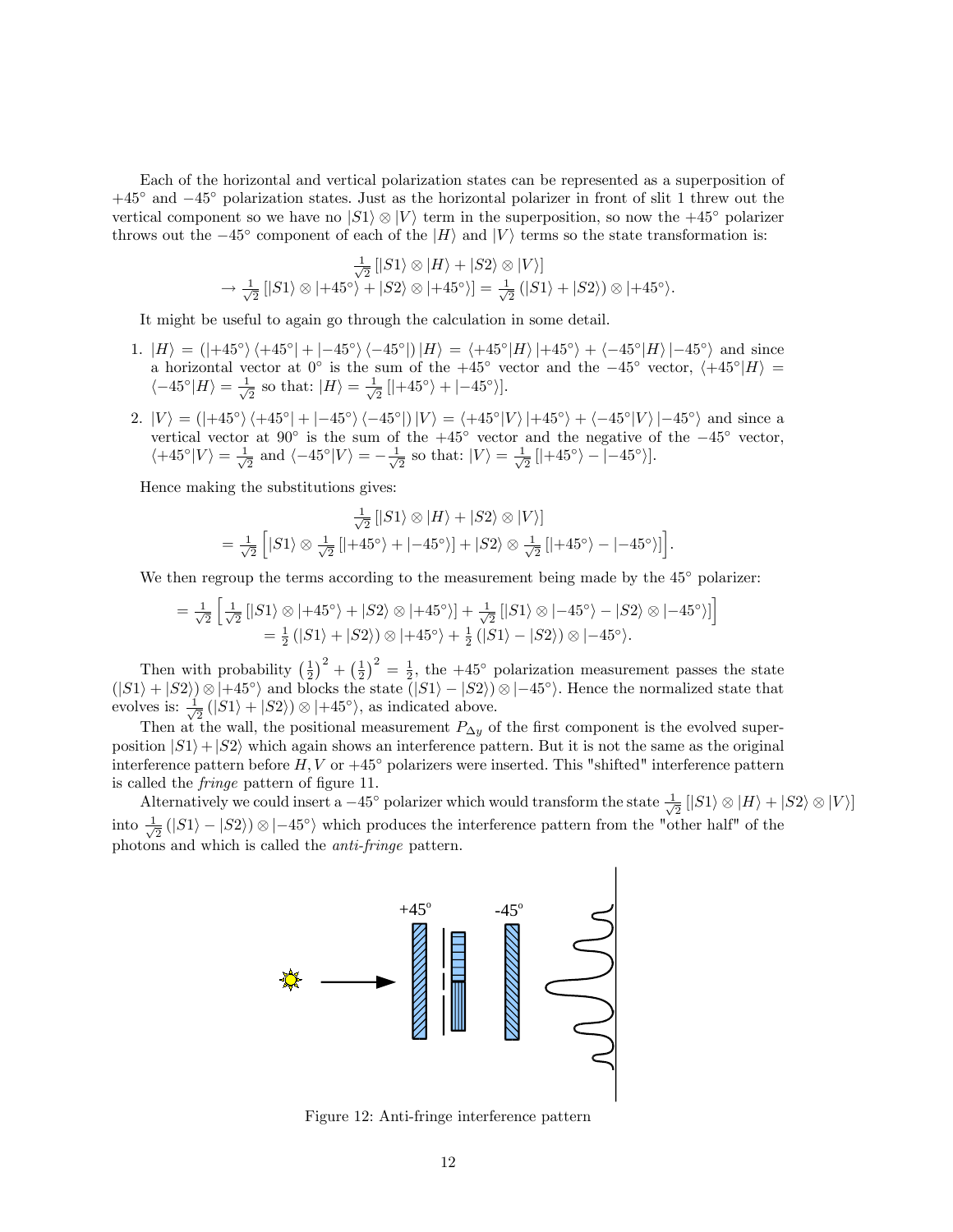The all-the-photons sum of the fringe and anti-fringe patterns reproduces the "mush" noninterference pattern of Figure 10.

This is one of the simplest examples of a quantum eraser experiment.

- 1. The insertion of the horizontal and vertical polarizers marks the photons with "which-slit" information that eliminates the interference pattern.
- 2. The insertion of a  $+45^{\circ}$  or  $-45^{\circ}$  polarizer "erases" the which-slit information so an interference pattern reappears.

But there is a mistaken interpretation of the quantum eraser experiment that leads one to infer that there is retrocausality.

- **Example 1 (Incorrect reasoning)** 1. The markings by insertion of the horizontal and vertical polarizers creates the half-half mixture where each photon is reduced to either a horizontally polarized photon that went through slit 1 or a vertically polarized photon that went through slit 2. Hence the photon "goes through one slit or the other."
	- 2. The insertion of the  $+45^{\circ}$  polarizer erases that which-slit information so interference reappears which means that the photon had to "go through both slits."
	- 3. Hence the delayed choice to insert or not insert the  $+45^{\circ}$  polarizer-after the photons have traversed the screen and  $H, V$  polarizers-**retrocauses** the photons to either:
		- go through both slits, or
		- to only go through one slit or the other.

Now we can see the importance of realizing that prior to inserting the  $+45^{\circ}$  polarizer, the photons were in the *superposition* (pure) state  $\frac{1}{\sqrt{2}}$  $\frac{1}{2}$   $[|S1\rangle \otimes |H\rangle + |S2\rangle \otimes |V\rangle],$  not a half-half mixture of the reduced states  $|S1\rangle \otimes |H\rangle$  or  $|S2\rangle \otimes |V\rangle$ . The **proof** that the system was not in that mixture is obtained by inserting the  $+45^{\circ}$  polarizer which yields the (fringe) interference pattern.

- 1. If a photon had been, say, in the state  $|S1\rangle \otimes |H\rangle$  then, with 50% probability, the photon would have passed through the filter in the state  $|S1\rangle \otimes |+45^{\circ}\rangle$ , but that would not yield any interference pattern at the wall since their was no contribution from slit 2.
- 2. And similarly if a photon in the state  $|S2\rangle \otimes |V\rangle$  hits the  $+45^{\circ}$  polarizer.

The fact that the insertion of the  $+45^{\circ}$  polarizer yielded interference proved that the incident photons were in a superposition (pure) state  $\frac{1}{\sqrt{2}}$  $\frac{1}{2}$  [|S1)  $\otimes$  |H) + |S2)  $\otimes$  |V)] which, in turn, means there was no mixture of "going through one slit or the other" in case the  $+45^{\circ}$  polarizer had not been inserted.

Thus a correct interpretation of the quantum eraser experiment removes any inference of retrocausality and fully accounts for the experimentally verified facts given in the figures.

### 8 Two photon quantum eraser experiment

We now turn to one of the more elaborate quantum eraser experiments [11].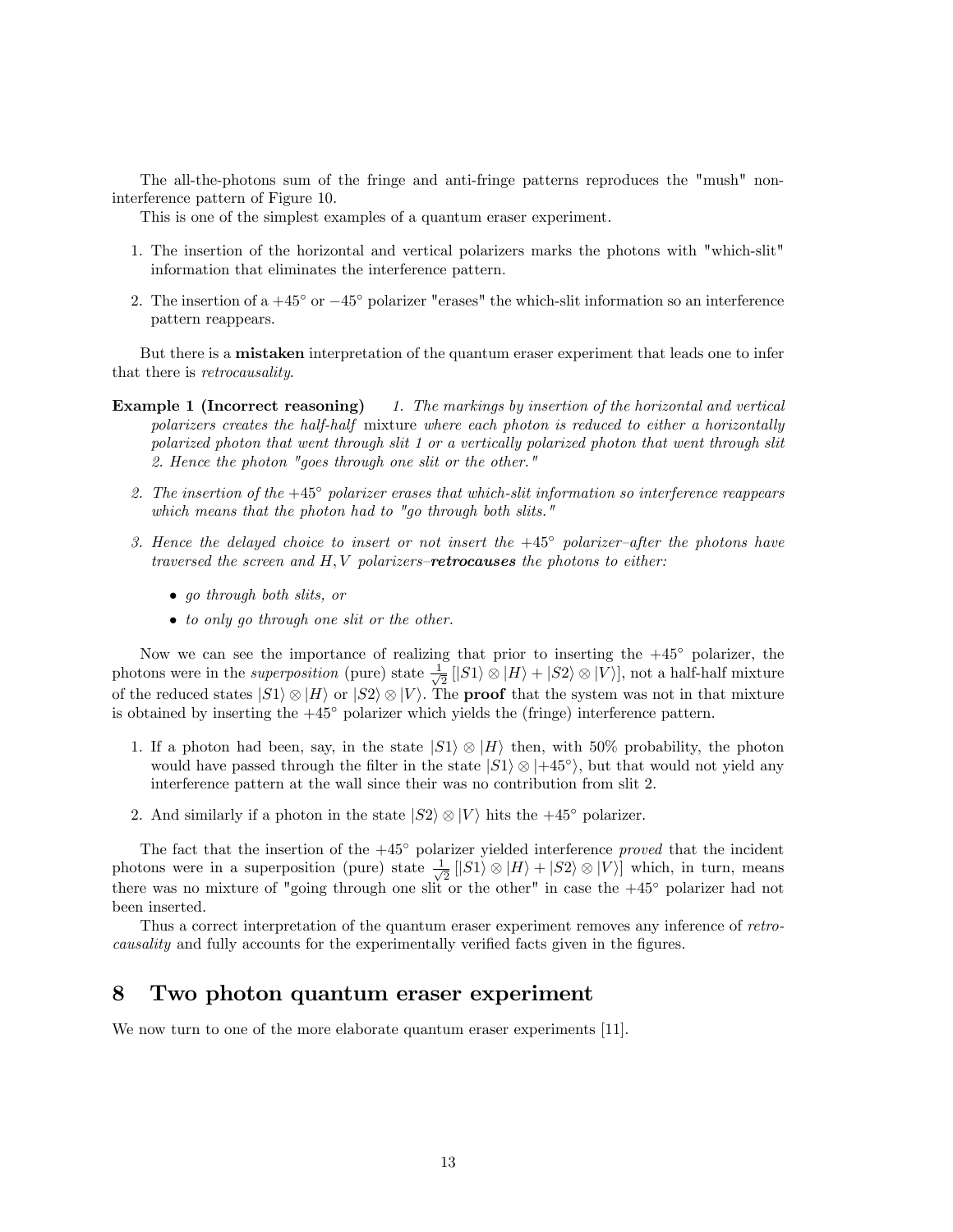

Figure 13: Setup with two slits

A photon hits a down-converter which emits a "signal" p-photon entangled with an "idler" s-photon with a superposition of orthogonal  $|x\rangle$  and  $|y\rangle$  polarizations so the overall state is:

$$
\left|\Psi\right\rangle=\tfrac{1}{\sqrt{2}}\,\Big[\left|x\right\rangle_s\otimes\left|y\right\rangle_p+\left|y\right\rangle_s\otimes\left|x\right\rangle_p\Big].
$$

The lower s-photon hits a double-slit screen, and will show an interference pattern on the  $D_s$ detector as the detector is moved along the x-axis.

Next two quarter-wave plates are inserted before the two-slit screen with the fast axis of the one over slit 1 oriented at  $|+45^{\circ}\rangle$  to the x-axis and the one over the slit 2 with its fast axis oriented at  $\ket{-45^{\circ}}$  to the *x*-axis.



Figure 14: Setup with  $\lambda/4$  plates

Then Walborn et al. [11] give the overall state of the system as (where  $S1$  and  $S2$  refer to the two slits):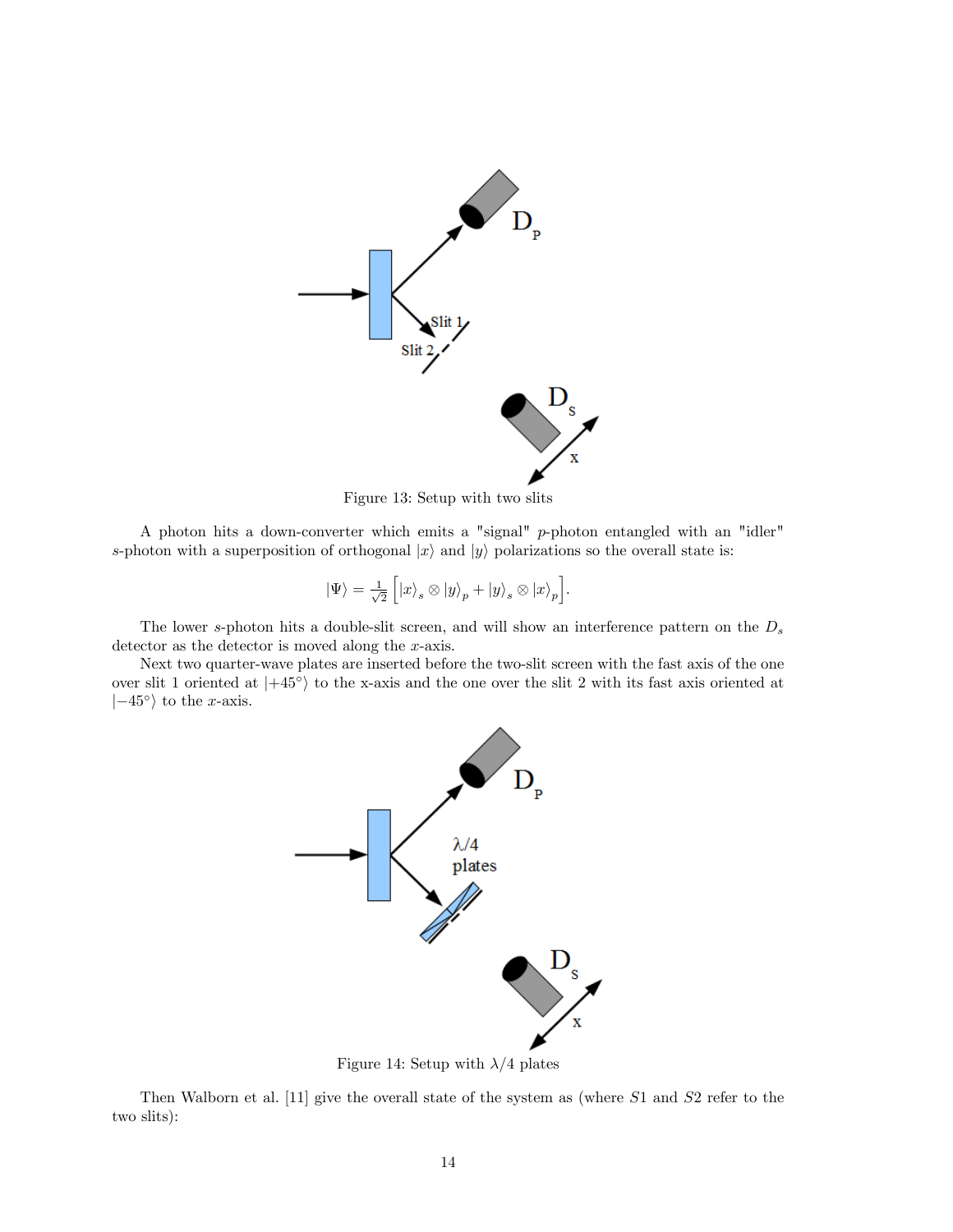$$
\left|\Psi\right\rangle=\tfrac{1}{2}\left[\Bigl(\left|L,S1\right\rangle\otimes\left|y\right\rangle_p+i\left|R,S1\right\rangle\otimes\left|x\right\rangle_p\right)+\Bigl(i\left|R,S2\right\rangle\otimes\left|y\right\rangle_p-i\left|L,S2\right\rangle\otimes\left|x\right\rangle_p\Bigr)\right].
$$

Then by measuring the linear polarization of the  $p$ -photon at  $D_p$  and the circular polarization at  $D_s$ , "which-slit information" is said to be obtained and no interference pattern recorded at  $D_s$ .

For instance measuring  $|x\rangle$  at  $D_p$  and  $|L\rangle$  at  $D_s$  imply  $S2$ , i.e., slit 2. But as previously explained, this does not mean that the s-photon went through slit 2. It means we have positioned the two detectors in polarization space, say to measure  $|x\rangle$  polarization at  $D_p$  and  $|L\rangle$  polarization at  $D_s$ , so only when the superposition state collapses to  $|x\rangle$  for the p-photon and  $|L\rangle$  for the s-photon do we get a hit at both detectors.

This is the analogue of the one-beam-splitter interferometer where the positioning of the detectors would only record one collapsed state which did not imply the system was all along in that particular arm-eigenstate. The phrase "which-slit" or "which-arm information" is a misnomer in that it implies the system was already in a slit- or way-eigenstate and the so-called measurement only revealed the information. Instead, it is only at the measurement that there is a collapse or projection to an evolved slit-eigenstate (not at the previous separation due to the two slits).

Walborn et al. indulge in the separation fallacy when they discuss what the so-called "which-path information" reveals.

Let us consider the first possibility [detecting  $p$  before  $s$ ]. If photon  $p$  is detected with polarization x (say), then we know that photon s has polarization y before hitting the  $\lambda/4$  plates and the double slit. By looking at [the above formula for  $|\Psi\rangle$ ], it is clear that detection of photon s (after the double slit) with polarization  $R$  is compatible only with the passage of s through slit 1 and polarization  $L$  is compatible only with the passage of s through slit 2. This can be verified experimentally. In the usual quantum mechanics language, detection of photon  $p$  before photon  $s$  has prepared photon  $s$  in a certain state. [11, p. 4]

Firstly, the measurement that p has polarization x after the s photon has traversed the  $\lambda/4$  plates and two slits [see their Figure 1] does not retrocause the s photon to already have "polarization y before hitting the  $\lambda/4$  plates." When photon p is measured with polarization x, then the two particle system is in the superposition state:

$$
i | R, S1 \rangle \otimes | x \rangle_p - i | L, S2 \rangle \otimes | x \rangle_p = [i | R, S1 \rangle - i | L, S2 \rangle] \otimes | x \rangle_p
$$

which means that the s photon is still in the slit-superposition state:  $i\ket{R, S1} - i\ket{L, S2}$ . Then only with the measurement of the circular polarization states  $L$  or  $R$  at  $D_s$  do we have the collapse to (the evolved version of) one of the slit eigenstates  $S1$  or  $S2$ . It is an instance of the separation fallacy to infer "the passage of s through slit 1" or "slit 2", i.e., S1 or S2, instead of the photon s being in the entangled superposition state  $|\Psi\rangle$  after traversing the slits.

Let us take a new polarization space basis of  $|+\rangle = +45^{\circ}$  to the x-axis and  $|-\rangle = -45^{\circ}$  to the  $x$ -axis. Then the overall state can be rewritten in terms of this basis as (see original paper for the details):

$$
\left|\Psi\right\rangle=\tfrac{1}{2}\left[\left(|+,S1\rangle-i\left|+,S2\rangle\right)\otimes\left|+\right\rangle_{p}+i\left(|-,S1\rangle+i\left|-,S2\rangle\right)\otimes\left|-\right\rangle_{p}\right].
$$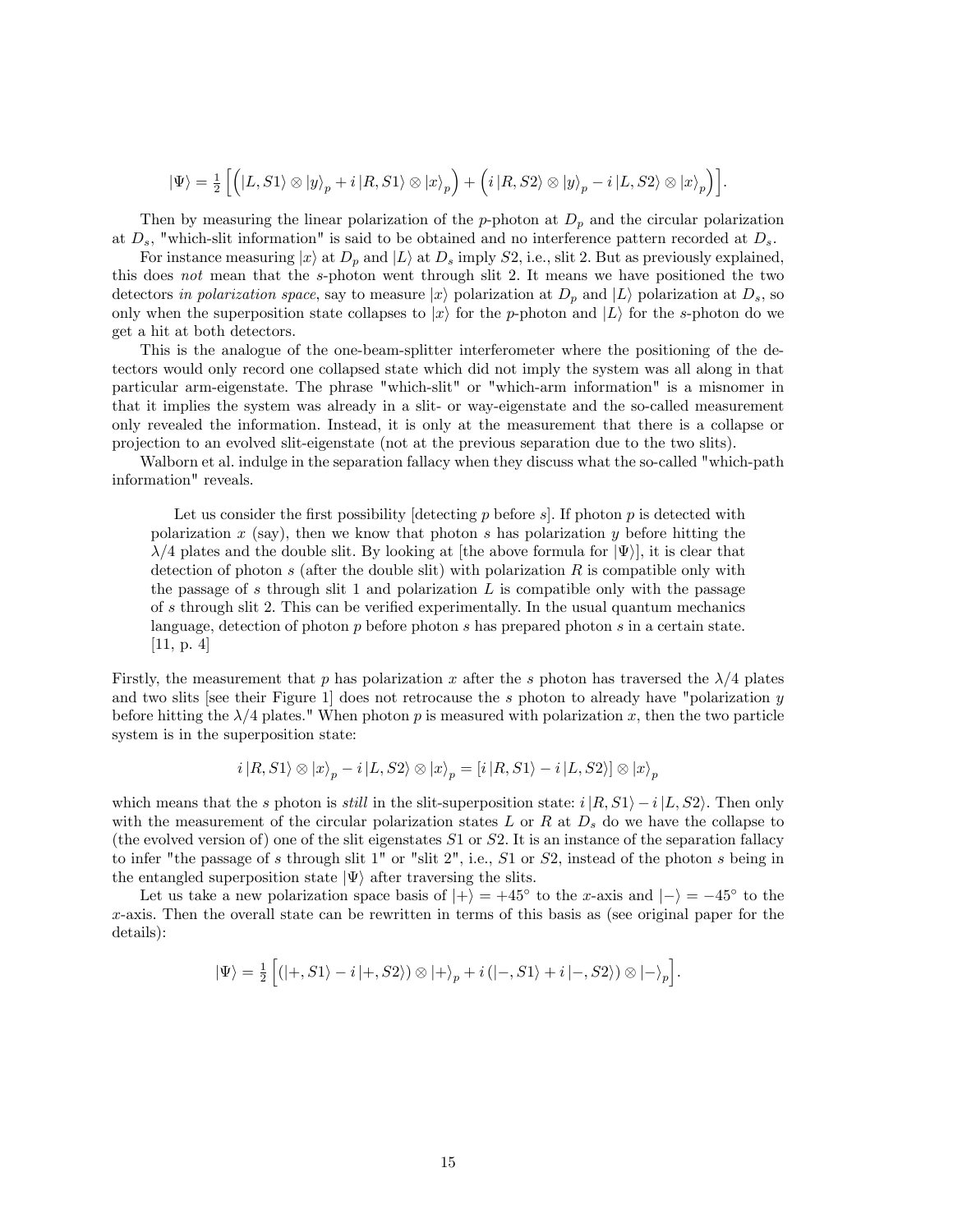

Figure 15: Setup with  $D_p$  polarizer

Then a  $\ket{+}$  polarizer or a  $\ket{-}$  polarizer is inserted in front of  $D_p$  to select  $\ket{+}_p$  or  $\ket{-}_p$  respectively. In the first case, this reduces the overall state  $|\Psi\rangle$  to  $|+, S1\rangle - i|+, S2\rangle$  which exhibits an interference pattern, and similarly for the  $|-\rangle_p$  selection. This is misleadingly said to "erase" the so-called "whichslit information" so that the interference pattern is restored.

The first thing to notice is that two complementary interferences patterns, called "fringes" and "antifringes," are being selected. Their sum is the no-interference pattern obtained before inserting the polarizer. The polarizer simply selects one of the interference patterns out of the mush of their merged non-interference pattern. Thus instead of "erasing which-slit information," it selects one of two interference patterns out of the both-patterns mush.

Even though the polarizer may be inserted after the s-photon has traversed the two slits, there is no retrocausation of the photon going though both slits or only one slit as previously explained.

One might also notice that the entangled  $p$ -photon plays little real role in this setup (as opposed to the "delayed erasure" setup considered next). Instead of inserting the  $|+\rangle$  or  $|-\rangle$  polarizer in front of  $D_p$ , insert it in front of  $D_s$  and it would have the same effect of selecting  $|+, S1\rangle - i|+, S2\rangle$  or  $|-, S1\rangle + i|-, S2\rangle$  each of which exhibits interference. Then it is very close to the one-photon eraser experiment of the last section.

# 9 Delayed quantum eraser

If the upper arm is extended so the  $D_p$  detector is triggered last ("delayed erasure"), the same results are obtained. The entangled state is then collapsed at  $D_s$ . A coincidence counter (not pictured) is used to correlate the hits at  $D<sub>s</sub>$  with the hits at  $D<sub>p</sub>$  for each fixed polarizer setting, and the same interference pattern is obtained.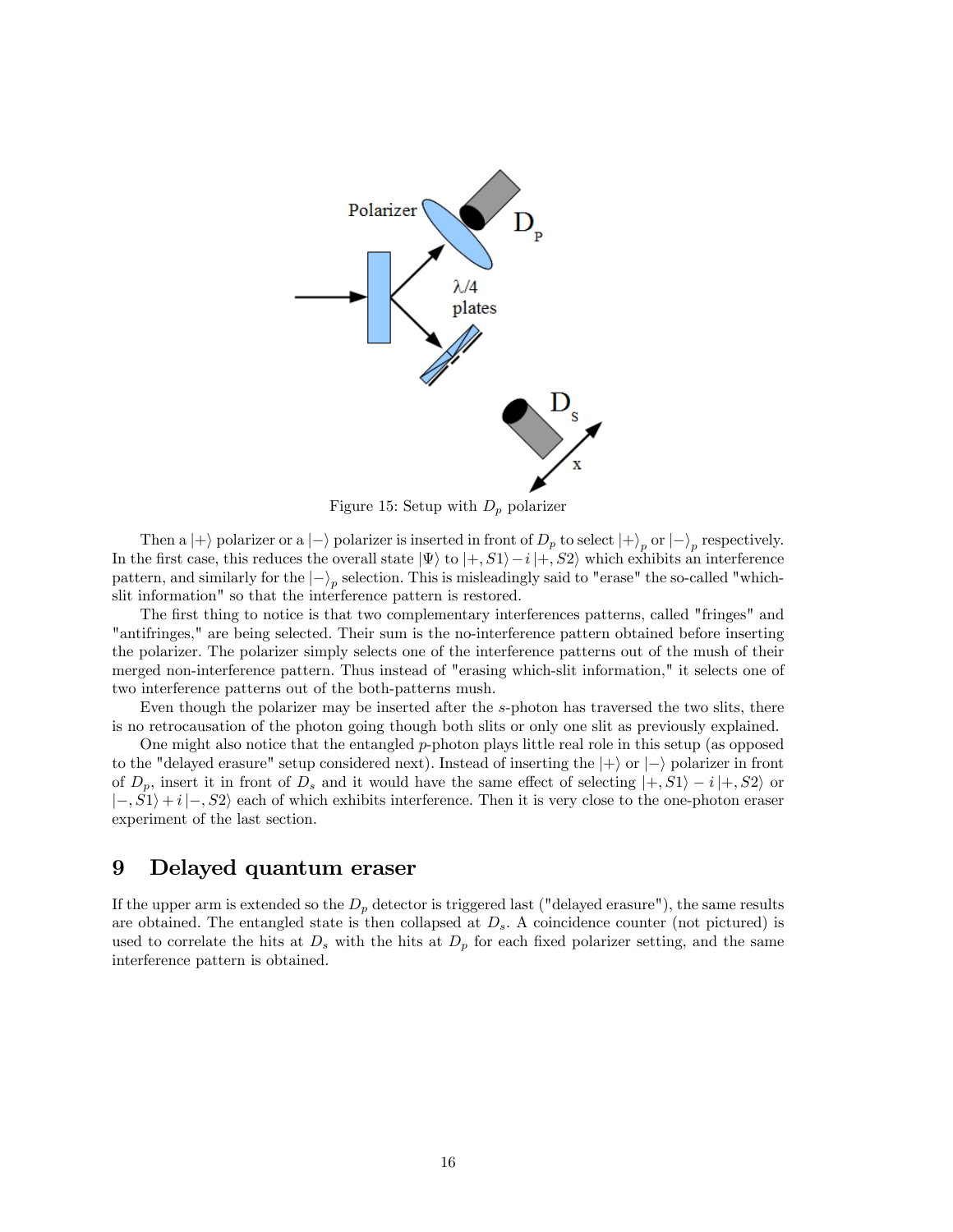

Figure 16: Setup for "delayed erasure"

The interesting point is that the  $D_p$  detections could be years after the  $D_s$  hits in this delayed erasure setup. If the  $D_p$  polarizer is set at  $|+\rangle_p$ , then out of the mush of hits at  $D_s$  obtained years before, the coincidence counter will pick out the ones from  $|+, S1\rangle - i|+, S2\rangle$  which will show interference.

Again, the years-later  $D_p$  detections do not retrocause anything at  $D_s$ , e.g., do not "erase whichway information" years after the  $D_s$  hits are recorded (in spite of the "delayed erasure" talk). They only pick (via the coincidence counter) one or the other interference pattern out of the years-earlier mush of hits at  $D_s$ .

"We must conclude, therefore, that the loss of distinguishability is but a side effect, and that the essential feature of quantum erasure is the post-selection of subensembles with maximal fringe visibility." [9, p. 79]

The same sort of analysis could be made of the delayed choice quantum eraser experiment described in the papers by Scully et al. [10] or Kim et al.  $&$  Scully [7].<sup>1</sup>

# References

- [1] Bohm, David 1951. *Quantum Theory*. Englewood Cliffs NJ: Prentice-Hall.
- [2] Dicke, Robert H. and James P. Wittke 1960. Introduction to Quantum Mechanics. Reading MA: Addison-Wesley.
- [3] Feynman, Richard P., Robert B. Leighton and Matthew Sands 1965. The Feynman Lectures on Physics: Quantum Mechanics (Vol. III). Reading MA: Addison-Wesley.
- [4] French, A.P. and Edwin F. Taylor 1978. An Introduction to Quantum Physics. New York: Norton.
- [5] Greene, Brian 2004. The Fabric of the Cosmos. New York: Alfred A. Knopf.
- [6] Hilmer, Rachel and Paul G. Kwiat 2007. A Do-It-Yourself Quantum Eraser. Scientific American. 296 (5 May): 90-95.

<sup>1</sup> Brian Greene [5, pp. 194-199] gives a good informal analysis of the Kim et al. & Scully experiment which avoids the separation fallacy and thus avoids any implication of retrocausality.